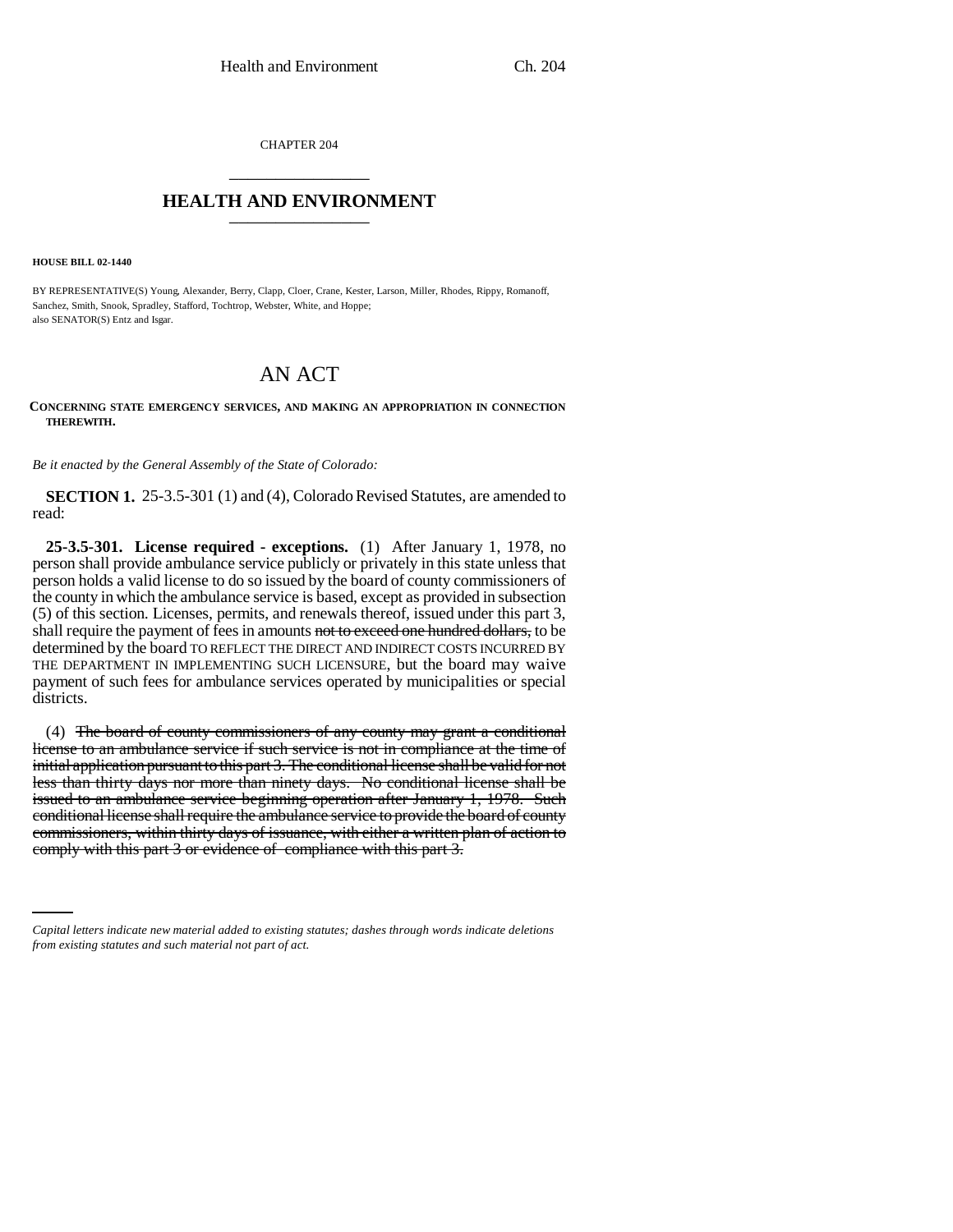**SECTION 2.** Part 3 of article 3.5 of title 25, Colorado Revised Statutes, is amended BY THE ADDITION OF THE FOLLOWING NEW SECTIONS to read:

**25-3.5-307. Licensure of fixed-wing and rotary-wing ambulances - cash fund created.** (1) ALL FIXED-WING AND ROTARY-WING AMBULANCE SERVICES SHALL BE LICENSED BY THE DEPARTMENT. THE BOARD SHALL PROMULGATE RULES SPECIFYING LICENSURE REQUIREMENTS, ESTABLISHING A REASONABLE FEE FOR LICENSURE, AND SPECIFYING THE PROCEDURE AND GROUNDS FOR THE SUSPENSION, REVOCATION, OR DENIAL OF A LICENSE. ALL RULES SHALL BE PROMULGATED IN CONSULTATION WITH THE PROVIDERS OF FIXED-WING AND ROTARY-WING AMBULANCE SERVICES. THE BOARD SHALL COMPLETE ITS RULE-MAKING NO LATER THAN JANUARY 1, 2003.

(2) (a) THE BOARD SHALL ESTABLISH THE AMOUNT OF THE LICENSURE FEE TO REFLECT THE DIRECT AND INDIRECT COSTS INCURRED BY THE DEPARTMENT IN IMPLEMENTING SUCH LICENSURE. THE DEPARTMENT SHALL TRANSMIT ALL FEES COLLECTED PURSUANT TO THIS SECTION TO THE STATE TREASURER WHO SHALL CREDIT THE SAME TO THE FIXED-WING AND ROTARY-WING AMBULANCES CASH FUND, WHICH FUND IS HEREBY CREATED IN THE STATE TREASURY.

(b) ANY INTEREST DERIVED FROM THE DEPOSIT AND INVESTMENT OF MONEYS IN THE FIXED-WING AND ROTARY-WING AMBULANCES CASH FUND SHALL BE CREDITED TO SUCH FUND. ANY UNEXPENDED OR UNENCUMBERED MONEYS REMAINING IN SUCH FUND AT THE END OF ANY FISCAL YEAR SHALL REMAIN IN THE FUND AND SHALL NOT REVERT OR BE TRANSFERRED TO THE GENERAL FUND OR ANY OTHER FUND OF THE STATE. MONEYS IN SUCH FUND SHALL BE SUBJECT TO ANNUAL APPROPRIATION BY THE GENERAL ASSEMBLY TO THE DEPARTMENT FOR THE COSTS INCURRED BY THE DEPARTMENT IN IMPLEMENTING THIS SECTION.

**25-3.5-308. Rules.** (1) THE BOARD SHALL ADOPT RULES ESTABLISHING THE MINIMUM REQUIREMENTS FOR GROUND, FIXED-WING, AND ROTARY-WING AMBULANCE SERVICE LICENSING, INCLUDING BUT NOT LIMITED TO:

(a) MINIMUM EQUIPMENT TO BE CARRIED ON AN AMBULANCE PURSUANT TO SECTION 25-3.5-104;

(b) STAFFING REQUIREMENTS FOR AMBULANCES AS REQUIRED IN SECTION 25-3.5-104;

(c) MEDICAL OVERSIGHT AND QUALITY IMPROVEMENT OF AMBULANCE SERVICES PURSUANT TO SECTION 25-3.5-704 (2) (h);

(d) THE PROCESS USED TO INVESTIGATE COMPLAINTS AGAINST AN AMBULANCE SERVICE; AND

(e) DATA COLLECTION AND REPORTING TO THE DEPARTMENT BY AN AMBULANCE SERVICE.

**SECTION 3.** 25-3.5-605 (1), (2), and (3), Colorado Revised Statutes, are amended, and the said 25-3.5-605 is further amended BY THE ADDITION OF A NEW SUBSECTION, to read: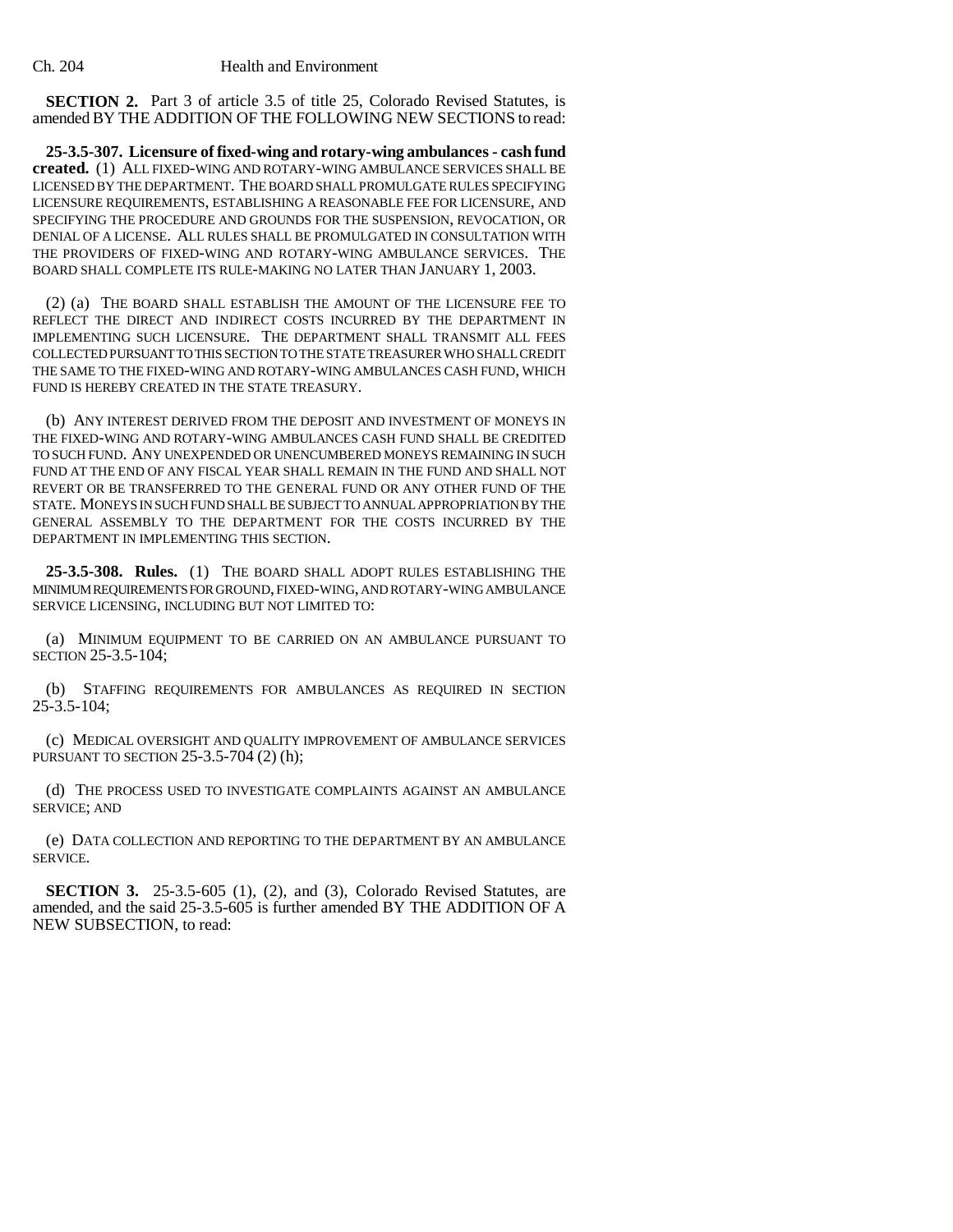Health and Environment Ch. 204

**25-3.5-605. Improvement of county emergency medical and trauma services - eligibility for county funding - manner of distributing funds - repeal.** (1) Beginning January 1, 1991, and each January 1 thereafter, UNTIL JULY 1, 2002, moneys in the emergency medical services account which THAT are appropriated for distribution to counties for planning and, to the extent possible, coordination of emergency medical AND TRAUMA services in and between the counties, shall be apportioned equally among the counties which THAT satisfy the criteria set forth in subsection (2) of this section. AFTER JULY 1, 2002, MONEYS IN THE EMERGENCY MEDICAL SERVICES ACCOUNT SHALL BE APPORTIONED PURSUANT TO SUBSECTION (2.5) OF THIS SECTION.

(2) In order to qualify for moneys under this section, a county shall:

(a) Comply with all provisions of part 3 of this article regarding the inspection and licensing of ambulances which THAT are based in the county;

(b) Require all licensed ambulance services to utilize the statewide emergency medical AND TRAUMA services uniform prehospital care reporting system operated by the department;

(c) (I) Develop and maintain an emergency medical AND TRAUMA services plan which THAT:

 $(H)$  (A) Identifies the existing EMS EMTS system AND deficiencies of the existing system and provides for goals and objectives and the estimated costs for improving or upgrading the existing system;

(II) (B) Identifies ways in which emergency medical AND TRAUMA service providers can coordinate responses so that such responses are cooperative rather than duplicative;

(III) (C) Promotes mechanisms for the efficient sharing of resources in disasters or multiple casualty incidents, such as mutual aid agreements between counties and adjacent emergency medical AND TRAUMA services entities.

(II) THIS PARAGRAPH (c) IS REPEALED, EFFECTIVE OCTOBER 1, 2002.

(d) Ensure that all moneys received pursuant to this section shall be expended on developing and updating the emergency medical AND TRAUMA services plan and other emergency medical AND TRAUMA services needs of the county such as:

(I) Training and certification of emergency medical technicians;

(II) Assisting local emergency medical AND TRAUMA providers in applying for grants under section 25-3.5-604;

(III) Improving the emergency medical AND TRAUMA services system on a county wide or regional basis and implementing the county emergency medical AND TRAUMA services plan;

(e) (I) No later than October 1 of each year, submit to the council an annual report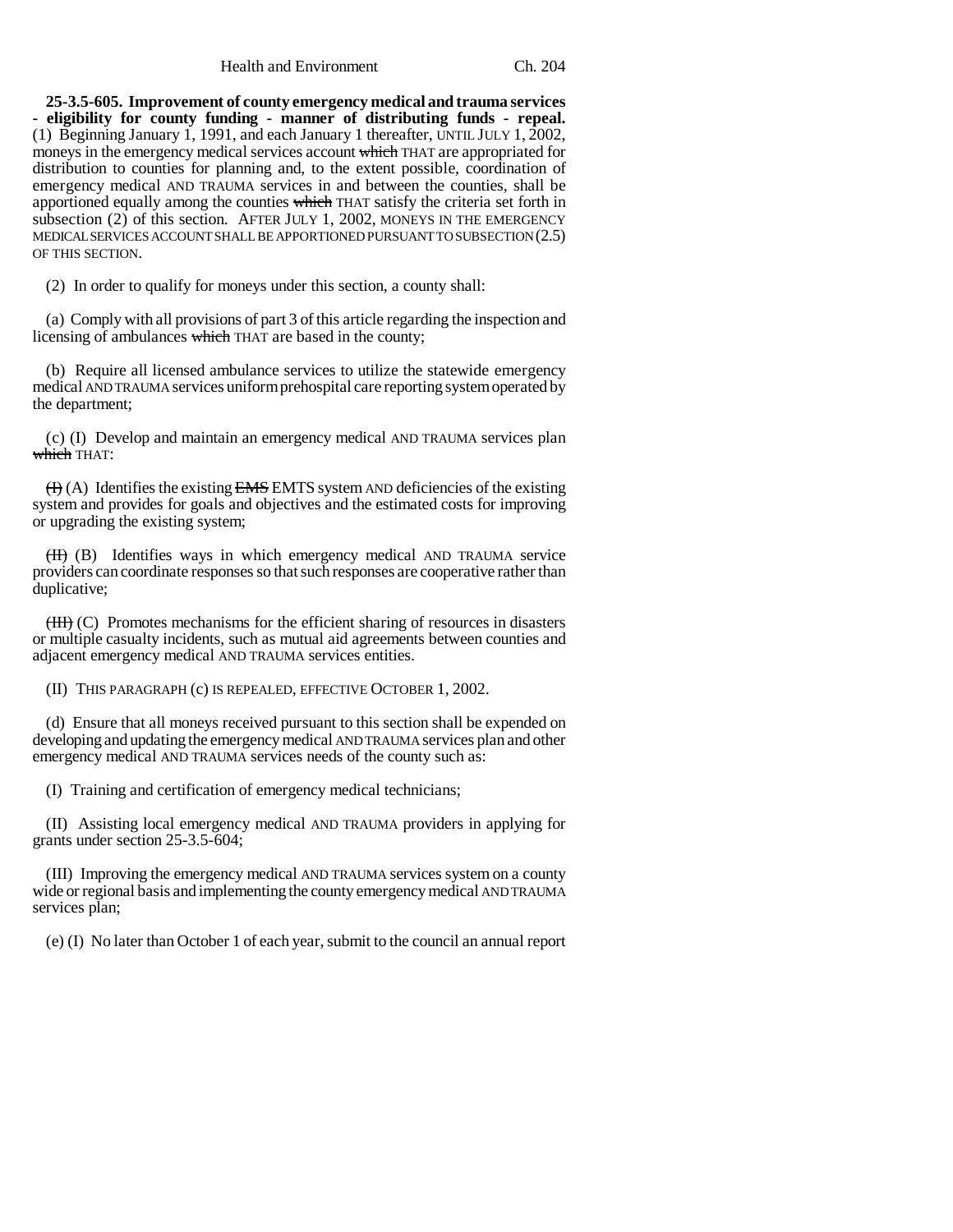#### Ch. 204 Health and Environment

from the board of county commissioners which THAT details the county's emergency medical AND TRAUMA services plan and any revisions to such plan and which THAT details the expenditure of moneys received. Such report and plan shall be in a format specified by the council and the EMS division DEPARTMENT. In instances where the council finds such report inadequate, the county shall resubmit the report to the council by December 1.

(II) THIS PARAGRAPH (e) IS REPEALED, EFFECTIVE OCTOBER 1, 2002.

(2.5) (a) ON OR BEFORE OCTOBER 1, 2003, AND ON OR BEFORE OCTOBER 1 EACH YEAR THEREAFTER, EACH RETAC SHALL SUBMIT TO THE COUNCIL AN ANNUAL FINANCIAL REPORT THAT DETAILS THE EXPENDITURE OF MONEYS RECEIVED. SUCH REPORT SHALL BE IN A FORMAT SPECIFIED BY THE COUNCIL AND THE DEPARTMENT. IN INSTANCES WHERE THE COUNCIL FINDS SUCH REPORT INADEQUATE, THE RETAC SHALL RESUBMIT THE REPORT TO THE COUNCIL BY DECEMBER 1 OF THE SAME YEAR.

(b) ON OR BEFORE JULY 1, 2003, AND ON OR BEFORE JULY 1 EACH ODD-NUMBERED YEAR THEREAFTER, EACH RETAC SHALL SUBMIT TO THE COUNCIL A BIENNIAL PLAN THAT DETAILS THE RETAC'S EMTS PLAN AND ANY REVISIONS PURSUANT TO SECTION  $25-3.5-704$  (2) (c) (I) (B). IF THE RETAC INCLUDES A COUNTY THAT HAS BEEN DIVIDED GEOGRAPHICALLY PURSUANT TO SECTION 25-3.5-704 (2)(c)(IV), THE PLAN SHALL INCLUDE AN EVALUATION OF SUCH DIVISION. SUCH PLAN SHALL BE IN A FORMAT SPECIFIED BY THE COUNCIL AND THE DEPARTMENT. IN INSTANCES WHERE THE COUNCIL FINDS SUCH PLAN INADEQUATE, THE RETAC SHALL RESUBMIT THE PLAN TO THE COUNCIL BY SEPTEMBER 14 OF THE SAME YEAR.

(c) ON OR BEFORE OCTOBER 15, 2003, AND ON OR BEFORE OCTOBER 15 EACH ODD-NUMBERED YEAR THEREAFTER, THE COUNCIL SHALL SUBMIT TO THE DEPARTMENT A PLAN FOR ALL RETACS IN THE STATE. ON OR BEFORE NOVEMBER 1, 2003, AND ON OR BEFORE NOVEMBER 1 EACH ODD-NUMBERED YEAR THEREAFTER, THE DEPARTMENT, IN CONSULTATION WITH THE COUNCIL, SHALL APPROVE A PLAN FOR ALL RETACS IN THE STATE.

(3) Funds distributed to counties AND RETACS pursuant to this section shall be used in planning the improvement of existing county EMS EMERGENCY MEDICAL AND TRAUMA SERVICE programs and shall not be used to supplant moneys already allocated by the county for emergency medical AND TRAUMA services.

**SECTION 4.** 25-3.5-704 (1), the introductory portion to 25-3.5-704 (2), 25-3.5-704 (2) (c), the introductory portion to 25-3.5-704 (2) (d), 25-3.5-704 (2) (d)  $(IV)$ ,  $(2)$   $(d)$   $(V)$ ,  $(2)$   $(e)$ ,  $(2)$   $(f)$   $(III)$ , and  $(2)$   $(g)$ , the introductory portion to 25-3.5-704 (2) (h) (I), and 25-3.5-704 (2) (h) (I) (A), (2) (h) (I) (C), (2) (h) (III), (3), (4), and (5), Colorado Revised Statutes, are amended, and the said 25-3.5-704 (2) (h) (I) is further amended BY THE ADDITION OF A NEW SUB-SUBPARAGRAPH, to read:

**25-3.5-704. Statewide emergency medical and trauma care system development and implementation - duties of the department - rules adopted by board.** (1) The department shall develop, implement, and monitor a statewide EMERGENCY MEDICAL AND trauma care system in accordance with the provisions of this part 7 and with rules adopted by the state board. The system shall be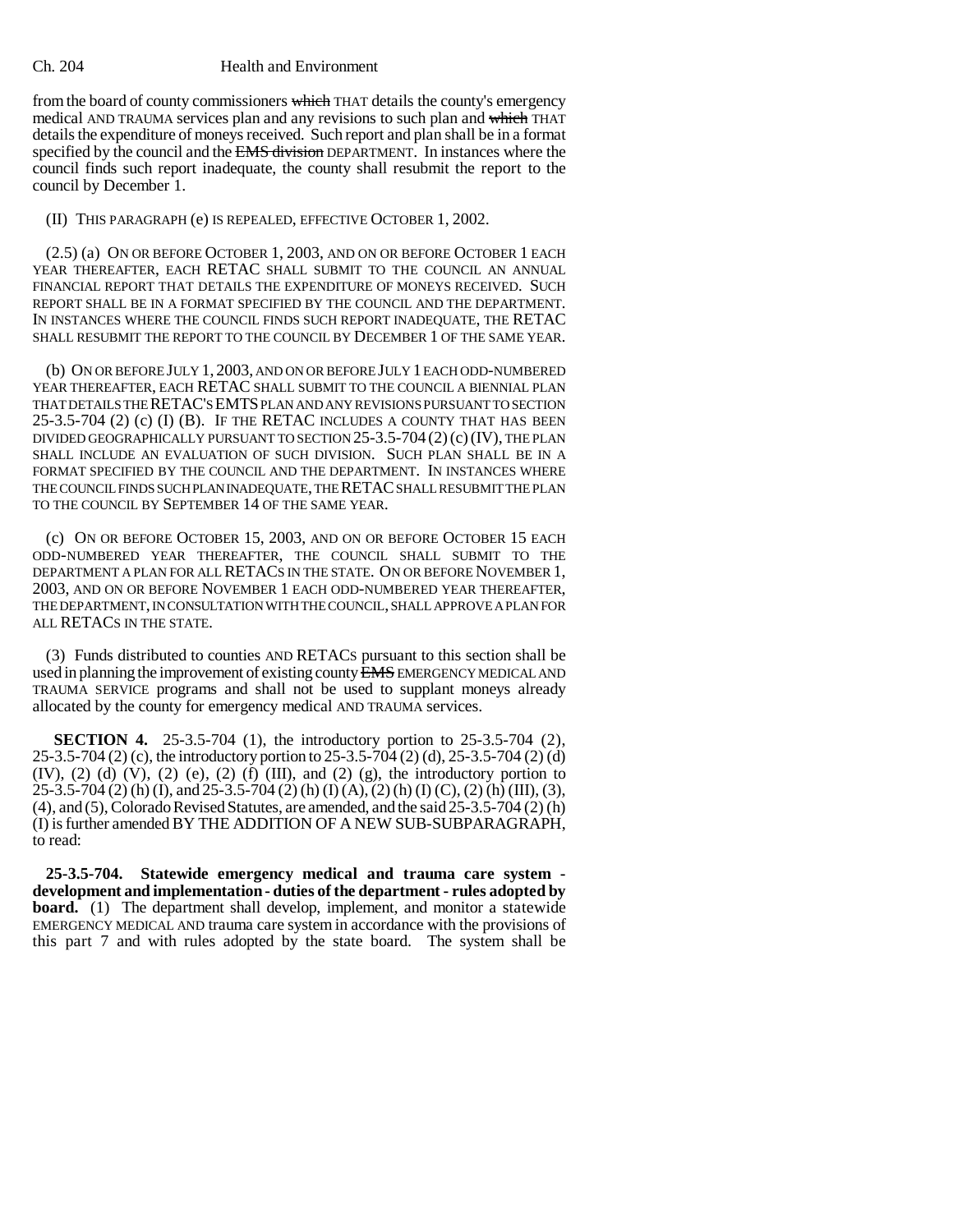Health and Environment Ch. 204

implemented statewide no later than July 1, 1997. In addition, the board shall cooperate with the department of personnel in adopting criteria for adequate communications systems that counties shall be required to identify in area REGIONAL EMERGENCY MEDICAL AND trauma SYSTEM plans in accordance with subsection (2) of this section. Pursuant to section 24-50-504 (2), C.R.S., the department may contract with any public or private entity in performing any of its duties concerning education, the statewide trauma registry, and the verification process as set forth in this part 7.

(2) The board shall adopt rules for the statewide EMERGENCY MEDICAL AND trauma care system, including but not limited to the following:

(c) **Regional emergency medical and trauma advisory councils - plans established - process.** (I) These rules provide for the implementation of area REGIONAL EMERGENCY MEDICAL AND trauma SYSTEM plans that describe methods for providing the appropriate service and care to persons WHO ARE ILL OR injured in areas included under an area A REGIONAL EMERGENCY MEDICAL AND trauma SYSTEM plan. In these rules, the board shall specify that:

(A)  $\Theta$  in or before July 1, 1997, The governing body of each county or city and county throughout the state shall establish an area A REGIONAL EMERGENCY MEDICAL AND trauma advisory council (ATAC). The governing body of a county may agree (RETAC) with the governing body of one FOUR or more other counties, or with the governing body of a city and county, to form a multicounty **ATAC** RETAC. The number of members on an ATAC shall not exceed eleven, but at a minimum an ATAC shall consist of the following members: A surgeon involved in trauma care; a licensed physician involved in providing emergency trauma or medical services; a licensed nurse; a facility administrator; a prehospital care provider; a representative from a key resource facility for the area as such facility is described in subparagraph (II) of paragraph (e) of this subsection (2); and a representative of local government as designated by the local governing body or bodies within the area A RETAC SHALL BE DEFINED BY THE PARTICIPATING COUNTIES. MEMBERSHIP SHALL REFLECT, AS EQUALLY AS POSSIBLE, REPRESENTATION BETWEEN HOSPITAL AND PREHOSPITAL PROVIDERS AND FROM EACH PARTICIPATING COUNTY AND CITY AND COUNTY. THERE SHALL BE AT LEAST ONE MEMBER FROM EACH PARTICIPATING COUNTY AND CITY AND COUNTY IN THE RETAC. EACH COUNTY WITHIN A RETAC SHALL BE LOCATED IN REASONABLE GEOGRAPHIC PROXIMITY TO THE OTHER COUNTIES AND CITY AND COUNTIES WITHIN THE SAME RETAC. In establishing an ATAC A RETAC, the governing body shall obtain input from health care facilities and providers within the area to be served by the ATAC RETAC. If the governing body for a county or city and county fails to establish an ATAC A RETAC by the date specified in this sub-subparagraph (A), the department shall designate an established ATAC to serve as that county's or city and county's ATAC JULY 1, 2002, TWO COUNTIES WITH A COMBINED POPULATION OF AT LEAST SEVEN HUNDRED FIFTY THOUSAND RESIDENTS MAY APPLY TO THE COUNCIL FOR ESTABLISHMENT OF A RETAC OF FEWER THAN FOUR COUNTIES. THE COUNCIL SHALL CONDUCT A HEARING WITH ALL COUNTIES THAT MAY BE AFFECTED BY THE ESTABLISHMENT OF A RETAC WITH FEWER THAN FOUR COUNTIES BEFORE DECIDING WHETHER TO GRANT SUCH APPLICATION. THE DECISION ON SUCH AN APPLICATION SHALL BE COMPLETED WITHIN SIXTY DAYS AFTER THE DATE OF APPLICATION. FOR ALL OTHER COUNTIES THAT DO NOT QUALIFY AS A TWO-COUNTY RETAC AND THAT HAVE NOT ESTABLISHED A RETAC BY JULY 1,2002,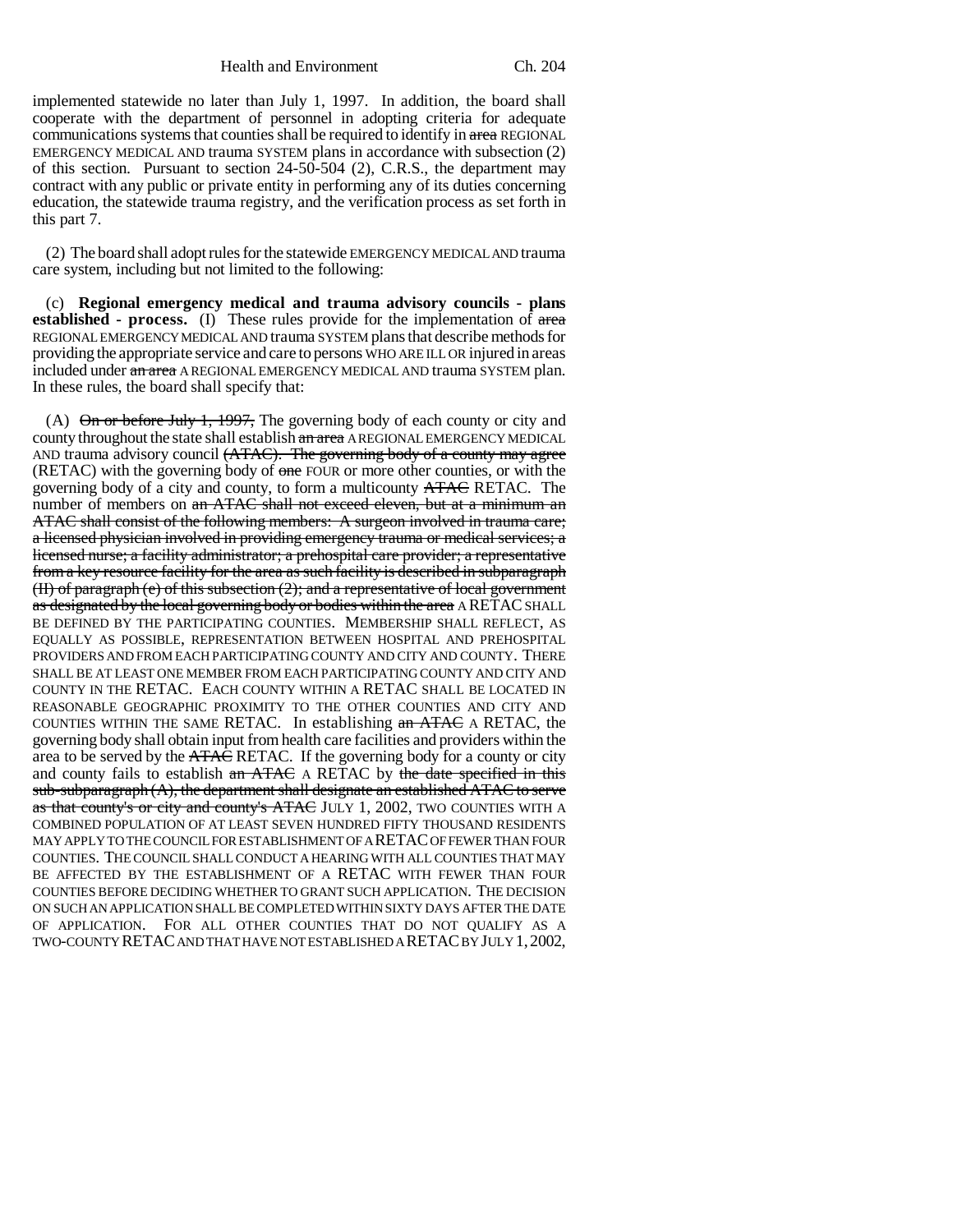THE COUNCIL SHALL DESIGNATE AN ESTABLISHED RETAC TO SERVE AS THE COUNTY'S OR CITY AND COUNTY'S RETAC.

(B) On and after January 1, 1998, but No later than July 1, 1998, after obtaining input from its ATAC, the governing body for a single county or city and county or 2003, EACH RETAC WITH APPROVAL FROM the governing bodies for a multicounty ATAC RETAC shall submit an area A REGIONAL EMERGENCY MEDICAL AND trauma SYSTEM plan TO THE COUNCIL for approval by the department. If the governing body for a county or city and county fails to submit a plan, if a county or city and county is not included in a multicounty plan, or,  $\alpha$  county, city and county, or IF A multicounty plan is not approved pursuant to a procedure established by the board for approving plans, the department shall design a plan for the county, city and county, or multicounty area.

 $(II)$  In addition to any issues the board requires to be addressed, every area REGIONAL EMERGENCY MEDICAL AND trauma SYSTEM plan shall address the following issues:

(A) The provision of minimum services and care at the most appropriate facilities in response to the following factors: Facility-established triage and transport plans; interfacility transfer agreements; geographical barriers; population density; emergency medical services and trauma care resources; and accessibility to designated facilities;

(B) The level of commitment of counties and cities and counties under an area A REGIONAL EMERGENCY MEDICAL AND trauma SYSTEM plan to cooperate in the development and implementation of a statewide communications system and the statewide EMERGENCY MEDICAL AND trauma care system;

(C) The methods for ensuring facility and county or city and county adherence to the area REGIONAL EMERGENCY MEDICAL AND trauma SYSTEM plan, compliance with board rules and procedures, and commitment to the continuing quality improvement system described in paragraph (h) of this subsection (2);

(D) A description of public information, education, and prevention programs to be provided for the area;

(E) A description of the functions that will be contracted services; and

(F) The identification of area REGIONAL EMERGENCY MEDICAL AND trauma SYSTEM needs through the use of a needs assessment instrument developed by the department; except that the use of such instrument shall be subject to approval by the county or counties AND CITY AND COUNTIES included in an ATAC A RETAC.

(III) The board shall specify in area REGIONAL EMERGENCY MEDICAL AND trauma SYSTEM plan rules the time frames for approving area REGIONAL EMERGENCY MEDICAL AND trauma SYSTEM plans and for resubmitting plans, as well as the number of times area trauma THE plans may be resubmitted by a governing body before the department designs an area trauma A plan for a county, city and county, or multicounty area. THE DEPARTMENT SHALL PROVIDE TECHNICAL ASSISTANCE TO ANY RETAC FOR PREPARATION, IMPLEMENTATION, AND MODIFICATION, AS NECESSARY,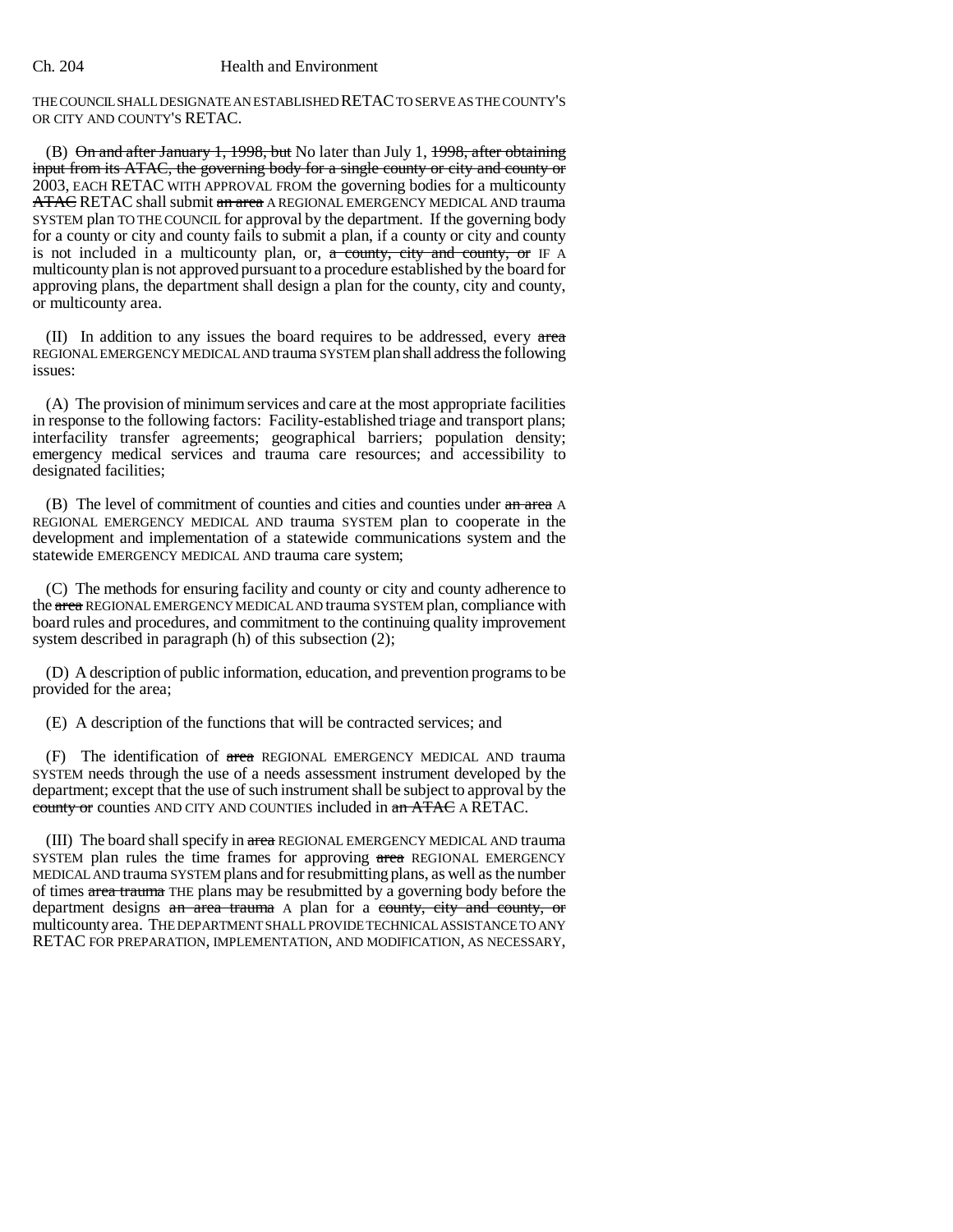OF REGIONAL EMERGENCY MEDICAL AND TRAUMA SYSTEM PLANS.

(IV) (A) A COUNTY MAY REQUEST THAT THE COUNTY BE INCLUDED IN TWO SEPARATE RETACS BECAUSE OF GEOGRAPHICAL CONCERNS. THE COUNCIL SHALL REVIEW AND APPROVE ANY REQUEST THAT A COUNTY BE DIVIDED PRIOR TO INCLUSION WITHIN TWO SEPARATE RETACS IF THE COUNTY DEMONSTRATES SUCH A DIVISION WILL NOT ADVERSELY IMPACT THE EMERGENCY MEDICAL AND TRAUMA NEEDS FOR THE COUNTY, THAT SUCH A DIVISION IS BENEFICIAL TO BOTH RETACS, AND THAT SUCH DIVISION DOES NOT CREATE A RETAC WITH FEWER THAN FIVE CONTIGUOUS COUNTIES, EXCEPT FOR RETACS THAT CONTAIN TWO COUNTIES WITH A COMBINED POPULATION OF AT LEAST SEVEN HUNDRED FIFTY THOUSAND RESIDENTS PURSUANT TO SUB-SUBPARAGRAPH (A) OF SUBPARAGRAPH (I) OF THIS PARAGRAPH (c).

(B) A COUNTY THAT IS INCLUDED IN TWO SEPARATE RETACS MAY REQUEST THAT THE COUNCIL ALLOCATE ANY PORTION OF THE FIFTEEN THOUSAND DOLLARS RECEIVED BY A RETAC, PURSUANT TO SECTION 25-3.5-603, BETWEEN THE TWO SEPARATE RETACS.

(d) **Designation of facilities.** The designation rules shall provide that on and after July 1, 1997, every facility in this state required to be licensed in accordance with article 3 of this title and that receives ambulance patients shall participate in the statewide EMERGENCY MEDICAL AND trauma care system. On or after July 1, 1997, and no later than January 1, 1998, each such facility shall submit an application to the department requesting designation as a specific level trauma facility or requesting nondesignation status. A facility that is given nondesignated status shall not represent that it is a designated facility, as prohibited in section 25-3.5-707. The board shall include provisions for the following:

(IV) The process for evaluating, reviewing, and designating facilities, including the continued review of designated facilities. For the purposes of this section, a trauma center that had been certified under the system of certification and recertification through the Colorado trauma institute on or before July 1, 1997, shall continue to be designated a trauma facility at the same level so certified only for the designation period established pursuant to subparagraph (III) of this paragraph (d). After that time, The facility shall be subject to review every three years in accordance with rules adopted pursuant to this subparagraph (IV). In the event a certified facility seeks to be designated at a different level or seeks nondesignation status, the facility shall comply with the board's procedures for initial designation.

(V) Disciplinary sanctions, which shall be limited to the revocation of a designation, or TEMPORARY SUSPENSION WHILE THE FACILITY TAKES REMEDIAL STEPS TO CORRECT THE CAUSE OF THE DISCIPLINE, redesignation, or assignment of nondesignation status to a facility;

(e) **Communications system.** (I) The communications system rules shall require that an area A REGIONAL EMERGENCY MEDICAL AND trauma SYSTEM plan ensure citizen access to EMERGENCY MEDICAL AND trauma services through the 911 telephone system or its local equivalent and that the plan include adequate provisions for:

(A) Public safety dispatch to ambulance service and for efficient communication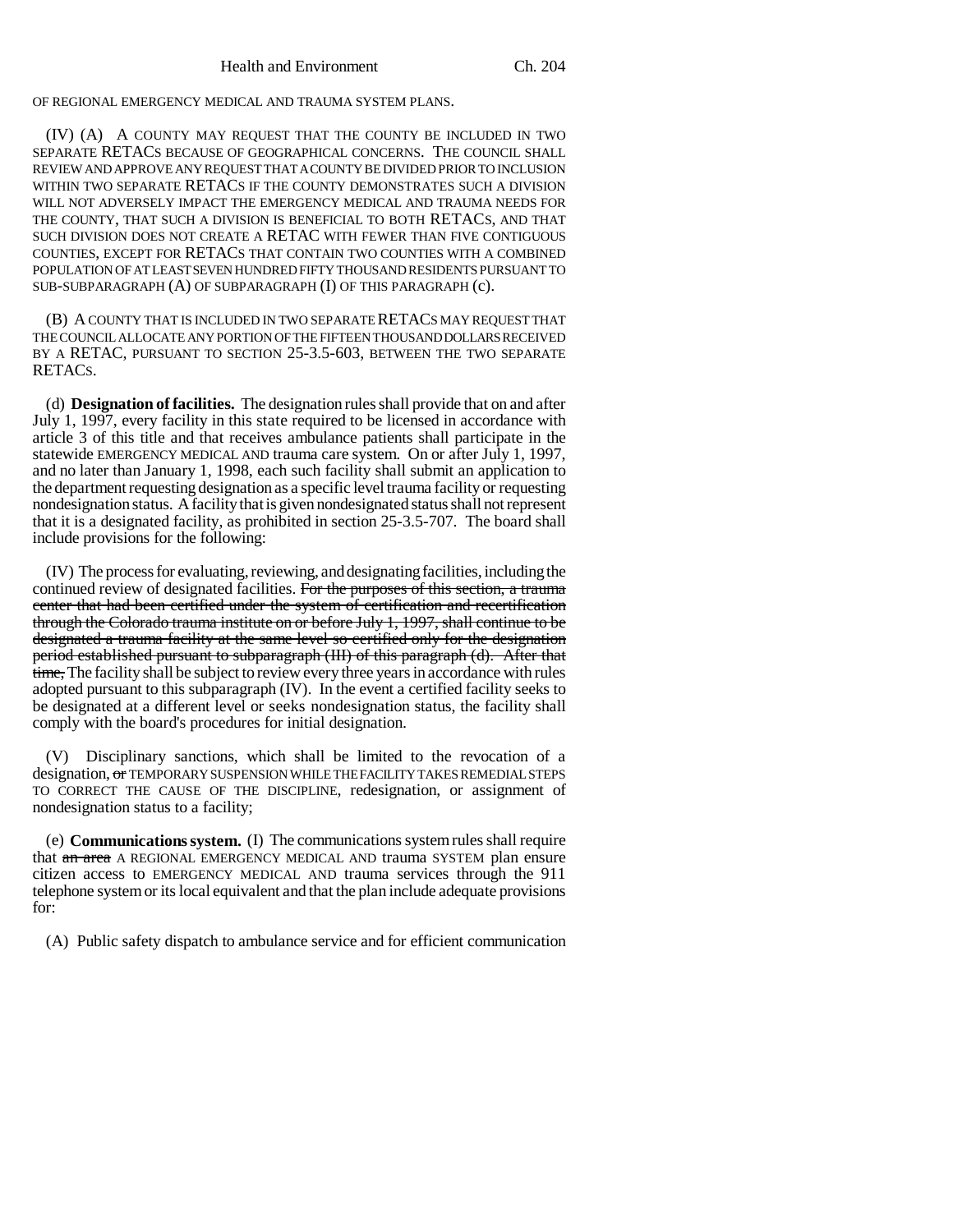from ambulance to ambulance AND from ambulance to a designated facility;

(B) EFFICIENT COMMUNICATIONS among the trauma facilities and between trauma facilities and other medical care facilities;

(C) EFFICIENT COMMUNICATIONS AMONG SERVICE AGENCIES TO COORDINATE PREHOSPITAL, DAY-TO-DAY, AND DISASTER ACTIVITIES; AND

(D) EFFICIENT COMMUNICATIONS AMONG COUNTIES AND RETACS TO COORDINATE PREHOSPITAL, DAY-TO-DAY, AND DISASTER ACTIVITIES.

(II) In addition, the board shall require that an area trauma A REGIONAL EMERGENCY MEDICAL AND TRAUMA SYSTEM plan identify the key resource facilities for the area. The key resource facilities shall assist the **ATAC** RETAC in resolving trauma care issues that arise in the area and in coordinating patient destination and interfacility transfer policies to assure that patients are transferred to the appropriate facility for treatment in or outside of the area.

(f) **Statewide trauma registry.** (III) The registry rules shall include provisions concerning access to aggregate information in the registry that does not identify patients or physicians. Any data maintained in the registry that identifies patients or physicians shall be strictly confidential and shall not be admissible in any civil or criminal proceeding.

(g) **Public information, education, and injury prevention.** THE DEPARTMENT AND LOCAL HEALTH DEPARTMENTS MAY OPERATE INJURY PREVENTION PROGRAMS, BUT the public information, education, and injury prevention rules shall require the department AND LOCAL HEALTH DEPARTMENTS to consult with the trauma council, the EMS council, and area STATE AND REGIONAL EMERGENCY MEDICAL AND trauma advisory councils in developing and implementing area and state-based injury prevention and public information and education programs including, but not limited to, a pediatric injury prevention and public awareness component. In addition, the rules shall require that area REGIONAL EMERGENCY MEDICAL AND trauma SYSTEM plans include a description of public information and education programs to be provided for the area.

(h) (I) **Continuing quality improvement system (CQI).** These rules require the department to oversee a continuing quality improvement system for the statewide EMERGENCY MEDICAL AND trauma care system. The board shall specify the methods and periods for assessing the quality of area REGIONAL EMERGENCY MEDICAL AND trauma systems and the statewide EMERGENCY MEDICAL AND trauma care system. These rules include, but are not limited to, the following requirements:

(A) That  $\overline{ATACS}$  RETACs assess periodically the quality of their respective area REGIONAL EMERGENCY MEDICAL AND trauma SYSTEM plans and that the state assess periodically the quality of the statewide EMERGENCY MEDICAL AND trauma care system to determine whether positive results under area REGIONAL EMERGENCY MEDICAL AND trauma SYSTEM plans and the statewide EMERGENCY MEDICAL AND trauma care system can be demonstrated;

(C) That reports concerning area REGIONAL EMERGENCY MEDICAL AND trauma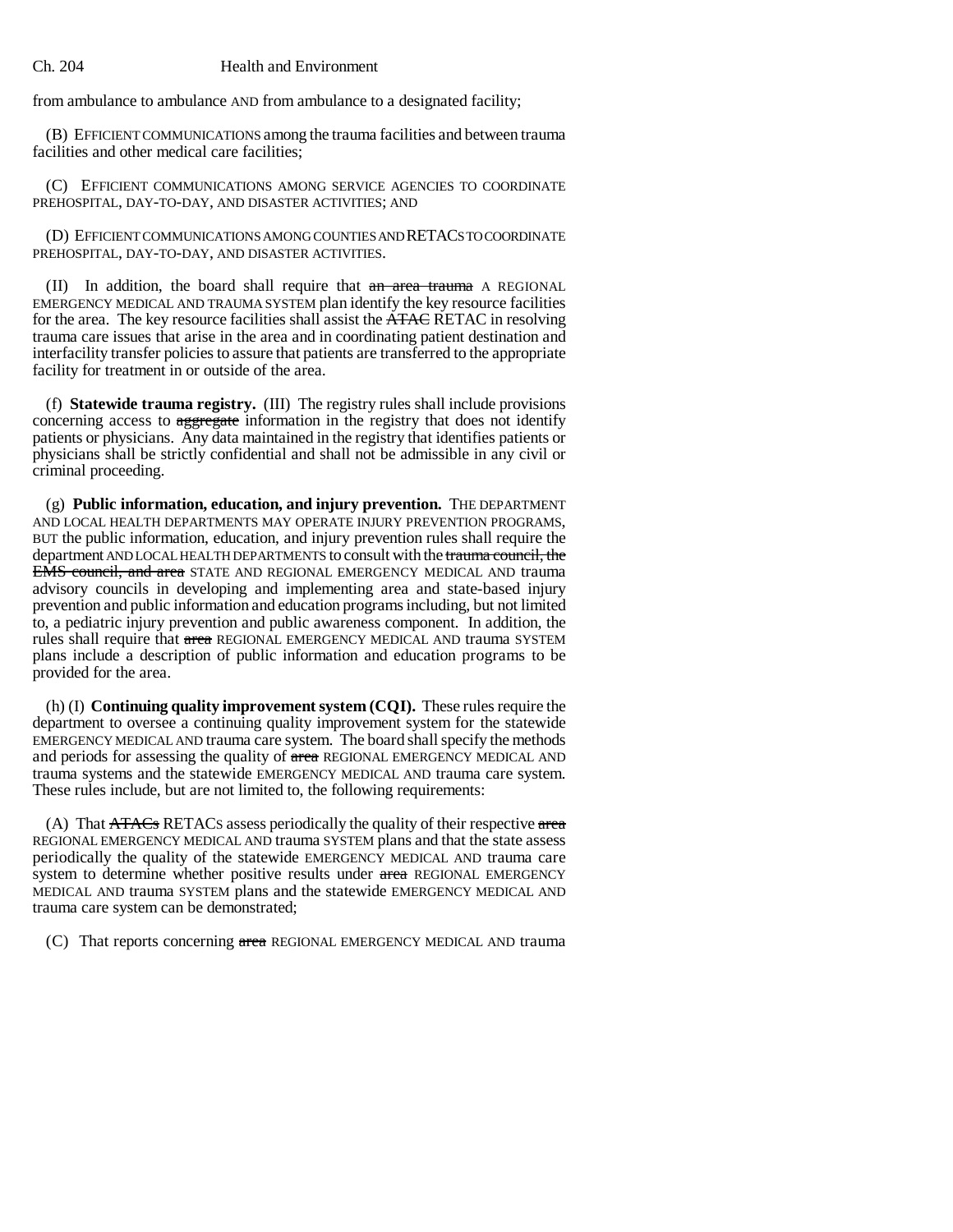SYSTEM plans include results for the EMERGENCY MEDICAL AND trauma area, identification of problems under the area REGIONAL EMERGENCY MEDICAL AND trauma SYSTEM plan, and recommendations for resolving problems under the plan. In preparing these reports, the ATACs RETACs shall obtain input from facilities, and counties included under the area REGIONAL EMERGENCY MEDICAL AND trauma SYSTEM plan, AND SERVICE AGENCIES.

(E) THAT THE DEPARTMENT BE ALLOWED ACCESS TO PREHOSPITAL, HOSPITAL, AND CORONER RECORDS OF EMERGENCY MEDICAL AND TRAUMA PATIENTS TO ASSESS THE CONTINUING QUALITY IMPROVEMENT SYSTEM FOR THE AREA AND STATE-BASED INJURY PREVENTION AND PUBLIC INFORMATION AND EDUCATION PROGRAMS PURSUANT TO PARAGRAPH (g) OF THIS SUBSECTION (2). ALL INFORMATION PROVIDED TO THE DEPARTMENT SHALL BE CONFIDENTIAL PURSUANT TO SUBPARAGRAPH (II) OF THIS PARAGRAPH (h). TO THE GREATEST EXTENT POSSIBLE, PATIENT-IDENTIFYING INFORMATION SHALL NOT BE GATHERED. IF PATIENT-IDENTIFYING INFORMATION IS NECESSARY, THE DEPARTMENT SHALL KEEP SUCH INFORMATION STRICTLY CONFIDENTIAL, AND SUCH INFORMATION MAY ONLY BE RELEASED OUTSIDE OF THE DEPARTMENT UPON WRITTEN AUTHORIZATION OF THE PATIENT. THE DEPARTMENT SHALL PREPARE AN ANNUAL REPORT THAT INCLUDES AN EVALUATION OF THE STATEWIDE EMERGENCY MEDICAL AND TRAUMA SERVICES SYSTEM. SUCH REPORT SHALL BE DISTRIBUTED TO ALL DESIGNATED TRAUMA CENTERS, AMBULANCE SERVICES, AND SERVICE AGENCIES AND TO THE CHAIRPERSONS OF THE HEALTH, ENVIRONMENT, CHILDREN AND FAMILIES COMMITTEE OF THE SENATE AND THE HEALTH, ENVIRONMENT, WELFARE, AND INSTITUTIONS COMMITTEE OF THE HOUSE OF REPRESENTATIVES.

(III) That reports concerning area REGIONAL EMERGENCY MEDICAL AND trauma SYSTEM plans include results for the EMERGENCY MEDICAL AND trauma area, identification of problems under the area REGIONAL EMERGENCY MEDICAL AND trauma SYSTEM plan, and recommendations for resolving problems under the plan. In preparing these reports, the ATACs RETACs shall obtain input from facilities, and counties included under the area REGIONAL EMERGENCY MEDICAL AND trauma SYSTEM plan, AND SERVICE AGENCIES.

(3) The board shall adopt rules that take into consideration recognized national standards for EMERGENCY MEDICAL AND trauma care systems, such as the standards on trauma resources for optimal care of the injured patient adopted by the American college of surgeons' committee ON TRAUMA and the guidelines for EMERGENCY MEDICAL AND trauma care systems adopted by the American college of emergency physicians AND THE AMERICAN ACADEMY OF PEDIATRICS.

(4) The board shall adopt and the department shall use only cost-efficient administrative procedures and forms for the statewide EMERGENCY MEDICAL AND trauma care system.

(5) In adopting its rules, the board shall consult with and seek advice from the trauma council, the EMS council, AS DEFINED IN SECTION  $25-3.5-703$  (3.5), where appropriate, the joint advisory council created by section 25-3.5-104.5, and FROM any other appropriate agency. In addition, the board shall obtain input from appropriate health care agencies, institutions, facilities, and providers at the national, state, and local levels and from counties and cities and counties.